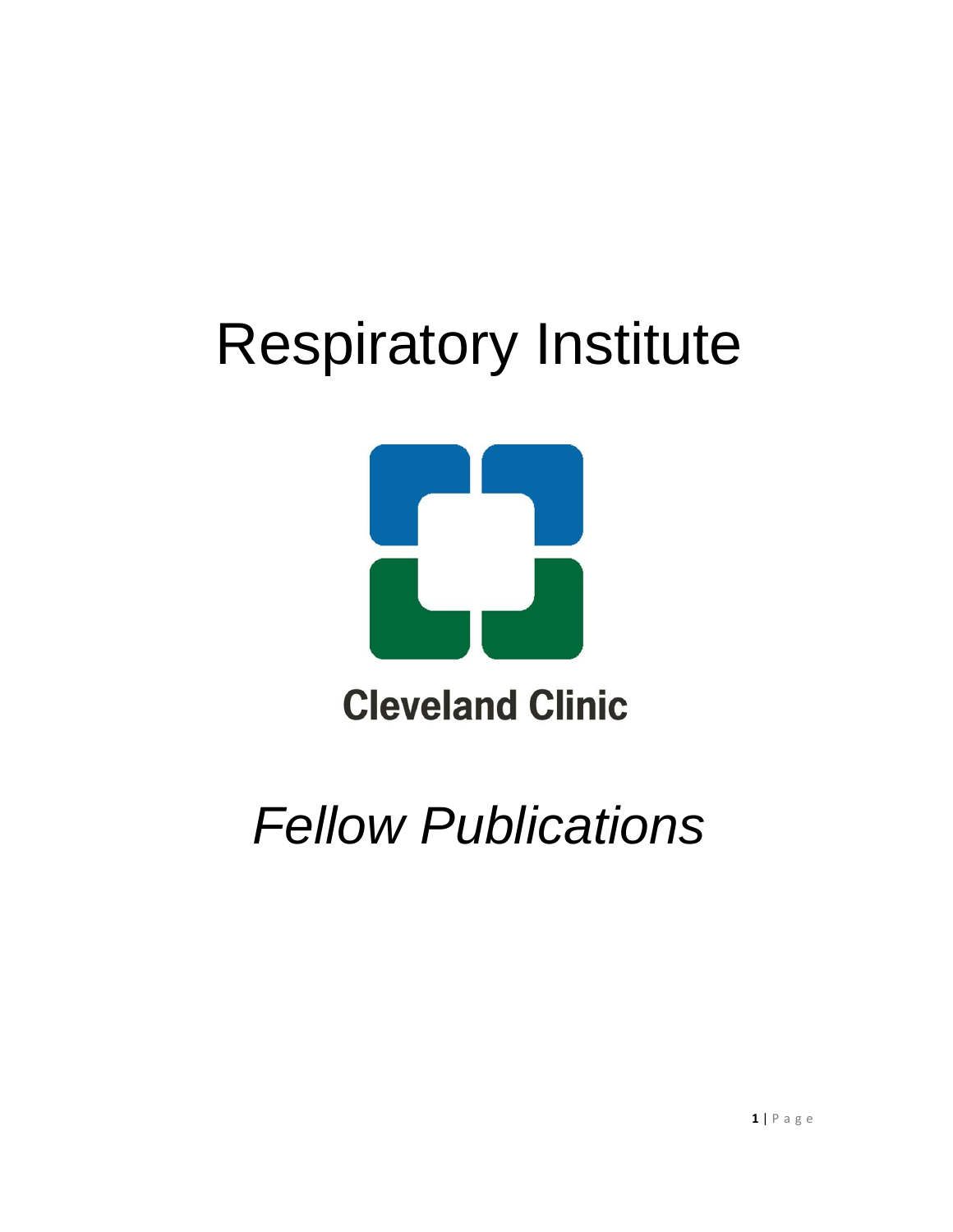## *Publications*

- 1. Alter, A., Aboussousan, L., Mireles-Cabodevila, E. (2017) "Neuromuscular weakness in chronic obstructive pulmonary disease: chest wall, diaphragm, and peripheral muscle contributions." Curr Opin Pulm Medicine 23(2):129-138
- 2. Kumar, A., E. Mireles-Cabodevila, et al. (2016). "Sudden Onset of Dyspnea Preceded by Shoulder and Arm Pain." Annals of the American Thoracic Society 13(12): 2261-2265.
- 3. Senussi MH, Kantamneni PC, Omranian A, Latifi M,, et al. (2017) ["Revisiting Ultrasound-Guided](https://www.ncbi.nlm.nih.gov/pubmed/28359216)  [Subclavian/Axillary Vein Cannulations: Importance of Pleural Avoidance With Rib Trajectory."](https://www.ncbi.nlm.nih.gov/pubmed/28359216)J Intensive Care Med. 2017 Jul;32(6):396-399.
- 4. Inaty, H., A. Jawad, et al. (2016). "The Optimal Number of Transbronchial Biopsies Needed to Evaluate Rejection in the Lung Allograft." Journal of Heart and Lung Transplantation 35(4): S230-S230.
- 5. Frye, L. and F. Almeida (2016). "A Case Of Endobronchial Ultrasound Use In The Diagnosis Of Thoracic Infection." American Journal of Respiratory and Critical Care Medicine 193.
- 6. Frye, L., F. Almeida, et al. (2016). "Outcomes Of Tracheobronchial Stenting In Benign Airway Disease." American Journal of Respiratory and Critical Care Medicine 193.
- 7. Inaty, H., A. Jawad, et al. (2016). "Questioning The Role Of Surveillance Transbronchial Biopsies Beyond Six Months Post Lung Transplant: A Single Institution Experience." American Journal of Respiratory and Critical Care Medicine 193.
- 8. Young, B. P. and F. Almeida (2016). "New Ebus Bronchoscopy Programs: Predicting Procedure Volume." American Journal of Respiratory and Critical Care Medicine 193.
- 9. Chaisson, N. F., A. Kapoor, et al. (2016). "Applying Learning Theory To Develop A Course On Hemodynamic Monitoring Of The Critically Ill Patient." American Journal of Respiratory and Critical Care Medicine 193.
- 10. Ajani, S., M. Valapour, et al. (2016). "Pre-Transplant Prostate Cancer in Lung Transplant Recipients and Impact on Post-Transplant Morbidity and Mortality." American Journal of Transplantation 16: 596- 596.
- 11. Choi, H., D. Teeters, et al. (2016). "The Accuracy Of Quantitative CT Scan Based Prediction Of Post-Lung Resection Fev1 And Dlco." American Journal of Respiratory and Critical Care Medicine 193.
- 12. Lau, C., B. B. Abdelmalak, et al. (2016). "Whole lung lavage for lipoid pneumonia." Thorax 71(11): 1066-1067.
- 13. Dugar, S., P. Kantamneni, et al. (2016). "Middle-Aged Woman With Shock." Chest 149(2): E44-E46.
- 14. Dugar, S., M. Latifi, et al. (2016). "All Shock States Are Not the Same Systolic Anterior Motion of Mitral Valve Causing Left Ventricular Outflow Tract Obstruction in Septic Shock." Annals of the American Thoracic Society 13(10): 1851-1855.
- 15. Krishnan, S., S. Narechania, et al. (2016). "Annual Cumulative Radiation Dose Exposure In A Cohort Of Young Medical Intensive Care Unit (MICU) Survivors-Characteristics And Predictors." American Journal of Respiratory and Critical Care Medicine 193.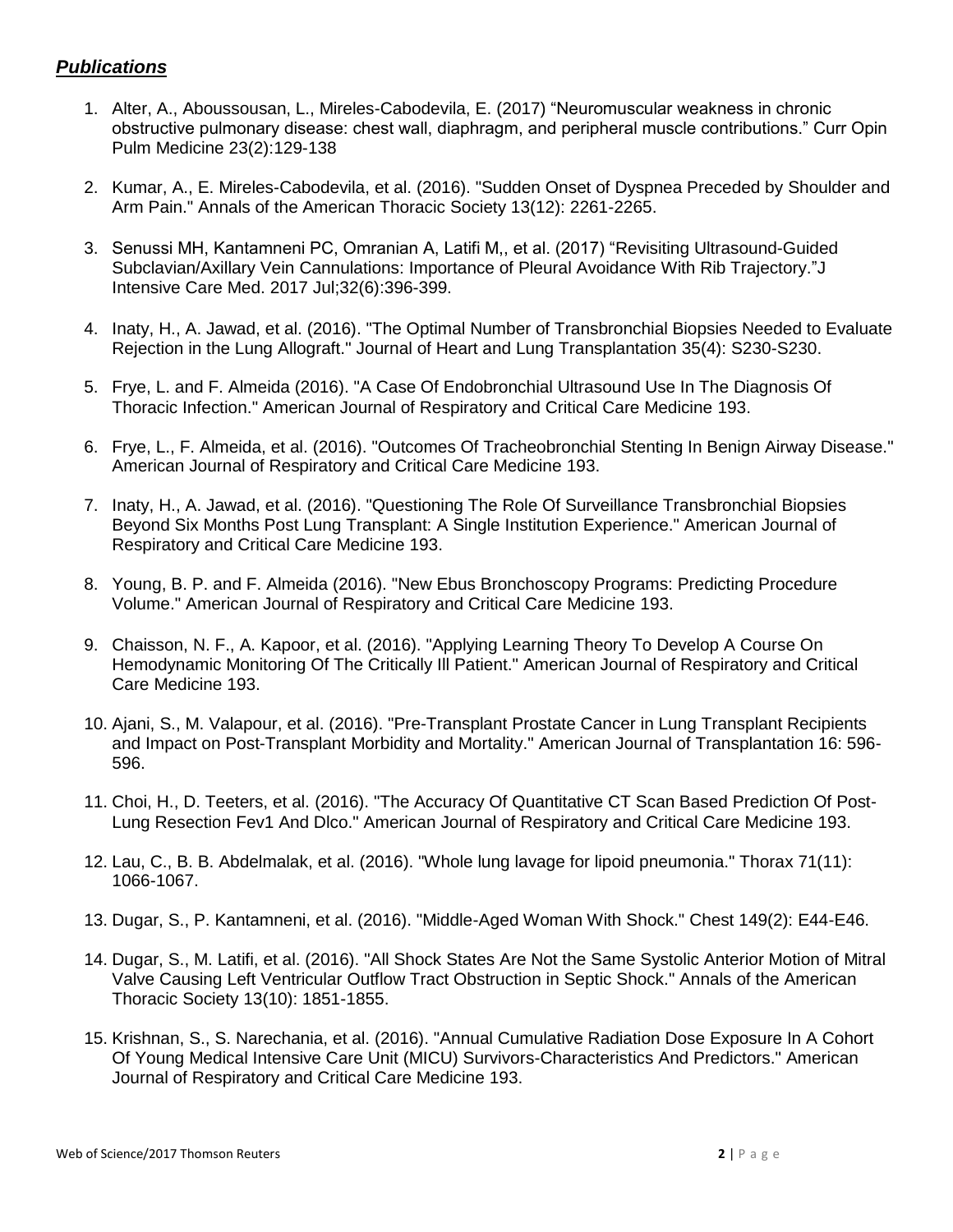- 16. Inaty, H. Artiles, C., et al. (2017) "Diffuse Large B-Cell Lymphoma Presenting as Diffuse Bilateral Ground-Glass Opacities and Diagnosed on Transbronchial Lung Biopsy." [Ann Am Thorac Soc.](https://www.ncbi.nlm.nih.gov/pubmed/?term=28362535) Apr;14(4):605-607
- 17. Young, B. P., K. Barclay, et al. (2016). "Higher Price Of Bronchoscopy Comparison Of Repair Rates And Costs Between Older And Newer Generation Bronchoscopes." American Journal of Respiratory and Critical Care Medicine 193.
- 18. Russo, A. N., G. Sathiyamoorthy, et al. (2016). "The Impact Of A COPD Care Coordination Program And Its Components On COPD 30-Day Readmission." American Journal of Respiratory and Critical Care Medicine 193.
- 19. [Alraiyes AH](https://www.ncbi.nlm.nih.gov/pubmed/?term=Alraiyes%20AH%5BAuthor%5D&cauthor=true&cauthor_uid=28331451)<sup>1</sup>, [Inaty H](https://www.ncbi.nlm.nih.gov/pubmed/?term=Inaty%20H%5BAuthor%5D&cauthor=true&cauthor_uid=28331451)<sup>2</sup>, [Machuzak MS](https://www.ncbi.nlm.nih.gov/pubmed/?term=Machuzak%20MS%5BAuthor%5D&cauthor=true&cauthor_uid=28331451)<sup>2</sup> (2017) "Vanishing Bronchus After Lung Transplantation: The Role of Sequential Airway Dilatations." [Ochsner J.](https://www.ncbi.nlm.nih.gov/pubmed/?term=28331451) Spring;17(1):71-75.
- 20. Alviar, C. L. and G. A. Heresi (2016). "Thrombolysis in submassive pulmonary embolism: Finding the balance." Cleveland Clinic Journal of Medicine 83(12): 933-936.
- 21. Ghobrial, M., O. A. Minai, et al. (2016). "Predictors Of Survival In Patients With Scleroderma-Related Pulmonary Arterial Hypertension (ssc-Pah)? Cleveland Clinic Experience." American Journal of Respiratory and Critical Care Medicine 193.
- 22. Mar, H., S. L. Hazen, et al. (2016). "Effect of Continuous Positive Airway Pressure on Cardiovascular Biomarkers The Sleep Apnea Stress Randomized Controlled Trial." Chest 150(1): 80-90.
- 23. [Inaty H](https://www.ncbi.nlm.nih.gov/pubmed/?term=Inaty%20H%5BAuthor%5D&cauthor=true&cauthor_uid=27471594)<sup>1</sup>, [Arora A](https://www.ncbi.nlm.nih.gov/pubmed/?term=Arora%20A%5BAuthor%5D&cauthor=true&cauthor_uid=27471594)<sup>1</sup>, [Diacovo JM](https://www.ncbi.nlm.nih.gov/pubmed/?term=Diacovo%20JM%5BAuthor%5D&cauthor=true&cauthor_uid=27471594)<sup>2</sup>, [Mehta A](https://www.ncbi.nlm.nih.gov/pubmed/?term=Mehta%20A%5BAuthor%5D&cauthor=true&cauthor_uid=27471594)<sup>1</sup>. (2016) "Black bronchoscopy': a case of active **mycobacterial tuberculosis"** [Oxf Med Case Reports.](https://www.ncbi.nlm.nih.gov/pubmed/?term=27471594) Jul 27;2016(7):135-7. doi: 10.1093/omcr/omw018. eCollection 2016 Jul.
- 24. [Raju S,](https://www.ncbi.nlm.nih.gov/pubmed/?term=Raju%20S%5BAuthor%5D&cauthor=true&cauthor_uid=28212835) [Ghosh S,](https://www.ncbi.nlm.nih.gov/pubmed/?term=Ghosh%20S%5BAuthor%5D&cauthor=true&cauthor_uid=28212835) [Mehta AC](https://www.ncbi.nlm.nih.gov/pubmed/?term=Mehta%20AC%5BAuthor%5D&cauthor=true&cauthor_uid=28212835) (2017) "**Chest CT Signs in Pulmonary Disease: A Pictorial Review."**  [Chest.](https://www.ncbi.nlm.nih.gov/pubmed/?term=28212835) Jun;151(6):1356-1374.
- 25. [Sathiyamoorthy G,](https://www.ncbi.nlm.nih.gov/pubmed/?term=Sathiyamoorthy%20G%5BAuthor%5D&cauthor=true&cauthor_uid=28575896) [Sehgal S,](https://www.ncbi.nlm.nih.gov/pubmed/?term=Sehgal%20S%5BAuthor%5D&cauthor=true&cauthor_uid=28575896) [Ashton RW](https://www.ncbi.nlm.nih.gov/pubmed/?term=Ashton%20RW%5BAuthor%5D&cauthor=true&cauthor_uid=28575896) (2017) "**Pirfenidone and Nintedanib for Treatment of Idiopathic Pulmonary Fibrosis."** [South Med J.](https://www.ncbi.nlm.nih.gov/pubmed/?term=28575896) 2017 Jun;110(6):393-398.
- 26. [Arunachalam A,](https://www.ncbi.nlm.nih.gov/pubmed/?term=Arunachalam%20A%5BAuthor%5D&cauthor=true&cauthor_uid=27295157) [Dweik RA,](https://www.ncbi.nlm.nih.gov/pubmed/?term=Dweik%20RA%5BAuthor%5D&cauthor=true&cauthor_uid=27295157) et al (2016) "**Pediatric Pulmonary Hypertension."**[Ann Am Thorac Soc.](https://www.ncbi.nlm.nih.gov/pubmed/?term=27295157) 2016 Jun;13(6):967-9.
- 27. Kumar, A., S. Raju, et al. (2016). "Vessels of the Central Airways A Bronchoscopic Perspective." Chest 149(3): 869-881.
- 28. Lehr, C. J., S. R. Ali, et al. (2016). "The role of lung transplantation in excessive dynamic collapse." Journal of Heart and Lung Transplantation 35(5): 692-693.
- 29. Arora, A., H. Inaty, et al. (2016). "Chronic Pulmonary Silicone Embolism Related to Saline Breast Implants." Annals of the American Thoracic Society 13(1): 139-141.
- 30. Davies, John D.; Senussi, Mourad H.; Mireles-Cabodevila, Eduardo (2015) ["Should A Tidal Volume of 6](https://apps.webofknowledge.com/full_record.do?product=WOS&search_mode=GeneralSearch&qid=3&SID=3Flqn63FcGjegHOEcKj&page=1&doc=9)  [mL/kg Be Used in All Patients?" Respir Care.](https://apps.webofknowledge.com/full_record.do?product=WOS&search_mode=GeneralSearch&qid=3&SID=3Flqn63FcGjegHOEcKj&page=1&doc=9) 2016 Jun;61(6):774-90.
- 31. Narechania, S. and A. R. Tonelli (2016). " Hemodynamic Consequences of a Surgical Arteriovenous Fistula." Annals of the American Thoracic Society 13(2): 288-291.